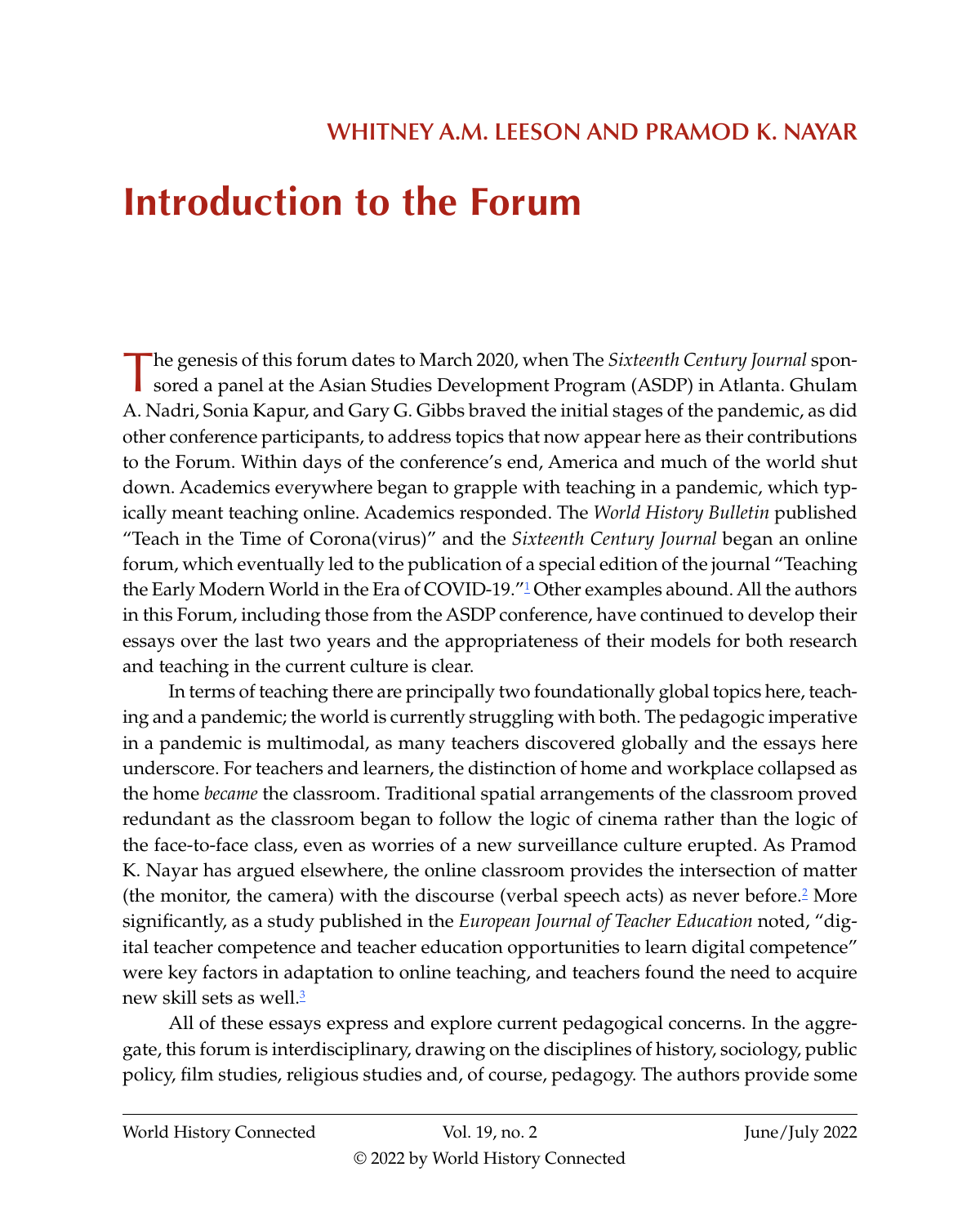practical information for the classroom and focus on numerous themes, but empathy is of particular importance.

One of the many important lessons in Sonia Kapur's essay is her presentation of active learning approaches. By using a varied combination of pedagogical and andragogical perspectives, she fosters a learning environment that privileges multiculturalism while accommodating the diverse needs of multiple types of learners. In her "Nation-Building, Identity and Diversity" course, Kapur identifies and employs visual media such as documentaries and televised debates as powerful means of inculcating empathy in students, while also exploring the nuances of intersecting religious, gender, and national identities. Kapur's use of Collaborative Online International Learning (COIL) projects merits close attention. Harnessing the potential of social media and video conferencing platforms such as Facebook and Zoom, Kapur's students work with peers from a university in a different country on a course project. As a result, students gain far more than content knowledge. The rapport students build with their international partners as they work together on the assigned projects, develops their intercultural and interpersonal skills. The empathy thus established between global partners goes a long way toward encouraging student cohorts at both participating institutions to adopt a more ethically and socially just perspective to problem solving. As Kapur's students remarked, at the end of their project assessments, the COIL course projects helped them become more attune to other voices and more aware of alternative narratives than those they hear habitually. This exposure to multiple perspectives in turn encouraged them to think more critically about alternative viewpoints.

As have other scholars before them who rely upon the use of mainstream Indian films in the classroom, Meeta Mehrotra and Gary G. Gibbs recognize the value such films bring to the classroom especially in terms of facilitating students' development of an empathetic and personally connected view of course materials. These films are impactful for several reasons. They offer students a window onto South Asian culture, society, and history; they operate as close to an "immersion" experience as possible without leaving the classroom. With appropriate historical and cultural contextualization, these films also challenge students to critique easily assumed stereotypes that derive from cross-cultural differences and offer opportunities in class discussion to move beyond a simplistic exoticization of the other. Mehrotra and Gibbs advocate that the use of mainstream Indian films delivers even greater potential for contemplating cultural commonalities or issues of common cultural concern such as gender, power, and consent that translate transnationally and cross-culturally.

The four films they select as case studies will provide students with ample opportunity to reflect upon women's experiences in both India and beyond. With harassment, sexual violence, abuses of power, and systemic gender bias, the films and the authors underscore women's insistence upon their fundamental rights to legal and political autonomy; a right to their own bodies. Despite the complexities of women's lives in India—where women of varying classes, castes, and religious backgrounds struggle to assert their identities in a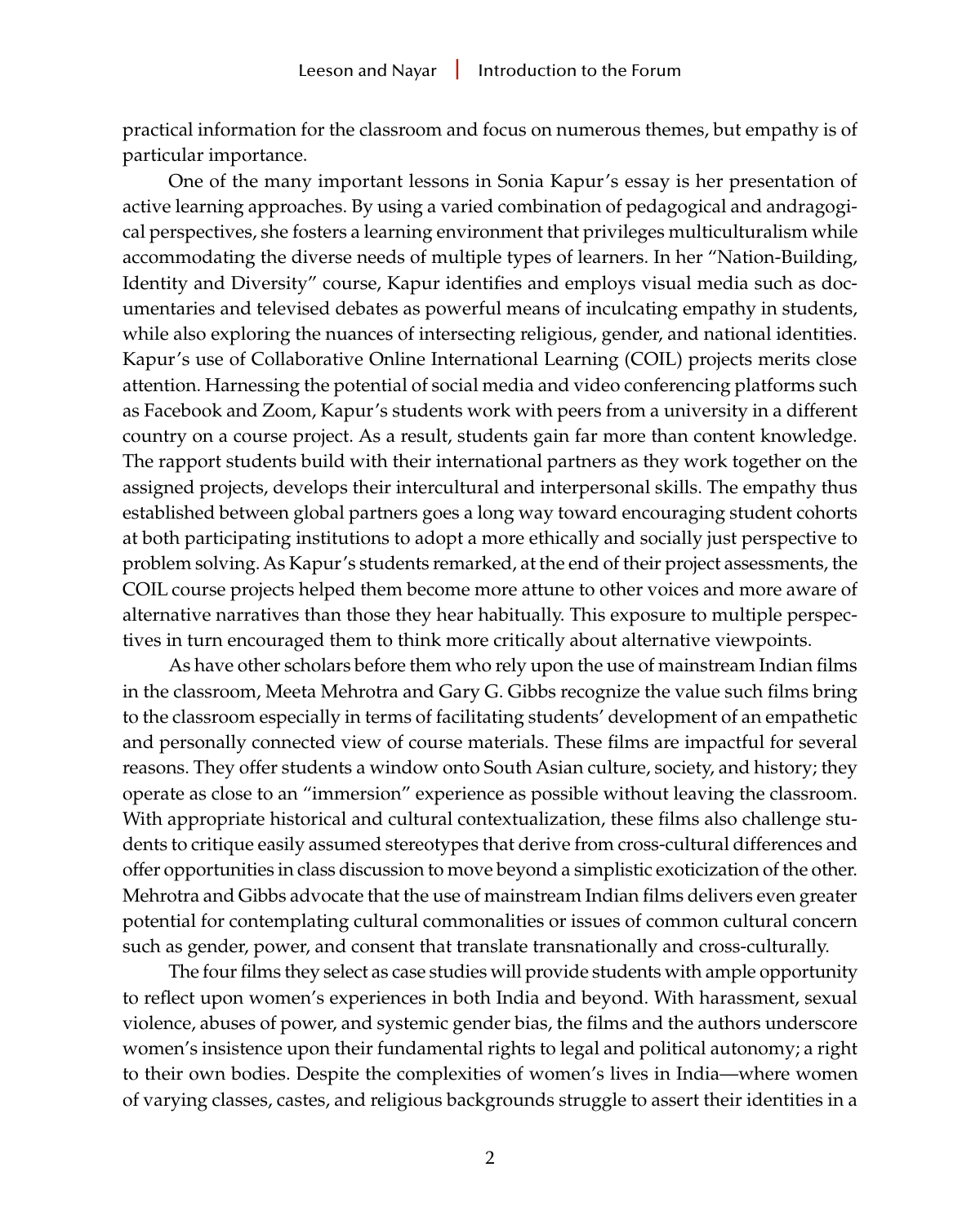cultural milieu that normalizes the association of power with masculinity and high status these cinematic explorations of power, gender, and consent will resonate with American students. They will be unfamiliar with a great deal of the culture they see presented, but will be familiar with attacks upon women's characters, sexual double standards, sexual predation by men in power, etc.

As we write, Jeffrey Epstein, Ghislaine Maxwell, and the Duke of York are in the news, and their positions—a deceased billionaire who hobnobbed with politicians, a socialite, and a prince—makes for sensationalized headlines; meanwhile countless cases of child trafficking never make the national or international news. In America and beyond, women responded to the political currents of recent years with women's marches around the country and #MeToo posts. But there has not been a march similar to those that took place in January 2017 in a while and the women of Texas have had their right to terminate a pregnancy severely restricted legally by actions of their state government and the US Supreme Court. Gender specific liabilities are always a topic for classroom discussion. Students and professors can also discuss how living in a COVID-19 world has further complicated these issues. The COVID-19 pandemic provides us with ample evidence of how a disease outbreak exacerbates existing social inequalities, impacting humanity differently not just based on climate or geography, but also based on ethnicity, wealth, status, and gender. Many splendid films coming out of India shine a light on these transnational issues and students will improve their global awareness when expected to grapple with the cultural nuances of such critical commentary on display in foreign cinema.

World History contextualization influences Ghulam A. Nadri's article on the movement of people and things. His research focuses on the deliberate construction of financial instruments of banking and exchange (both objects and ideas) to facilitate the movement of people and products around the Indian Ocean. Using commenda contracts, limited and unlimited partnerships, bottomry loans, and a reliance upon Bania and Parsi bankers as brokers and agents, Muslim traders made a living while moving goods across the Indian Ocean. Nadri presents a different socio-economic model to emphasize the fact that the logistical and geographical dimensions of early modern Indian Ocean trade was only made possible by the collective and cooperative efforts of a spatially dispersed people with navigational and book-keeping skills. He places the economic/political system in a global context where religious differences did not prevent Muslim merchants from relying upon the expertise of agents and brokers of other faiths. Pooling capital and other resources, sharing risks, and drawing upon collective expertise are all actions that, as he points out, arise from a relationship of trust. Building trust, in turn, required empathetic investment in terms of interaction with these cultural others.

All the financial institutions that made wide-flung business ventures in the Indian Ocean possible were only useful if one could access them, which required making deals with people you trusted. Empathy matters in this model. Nadri's conclusion about the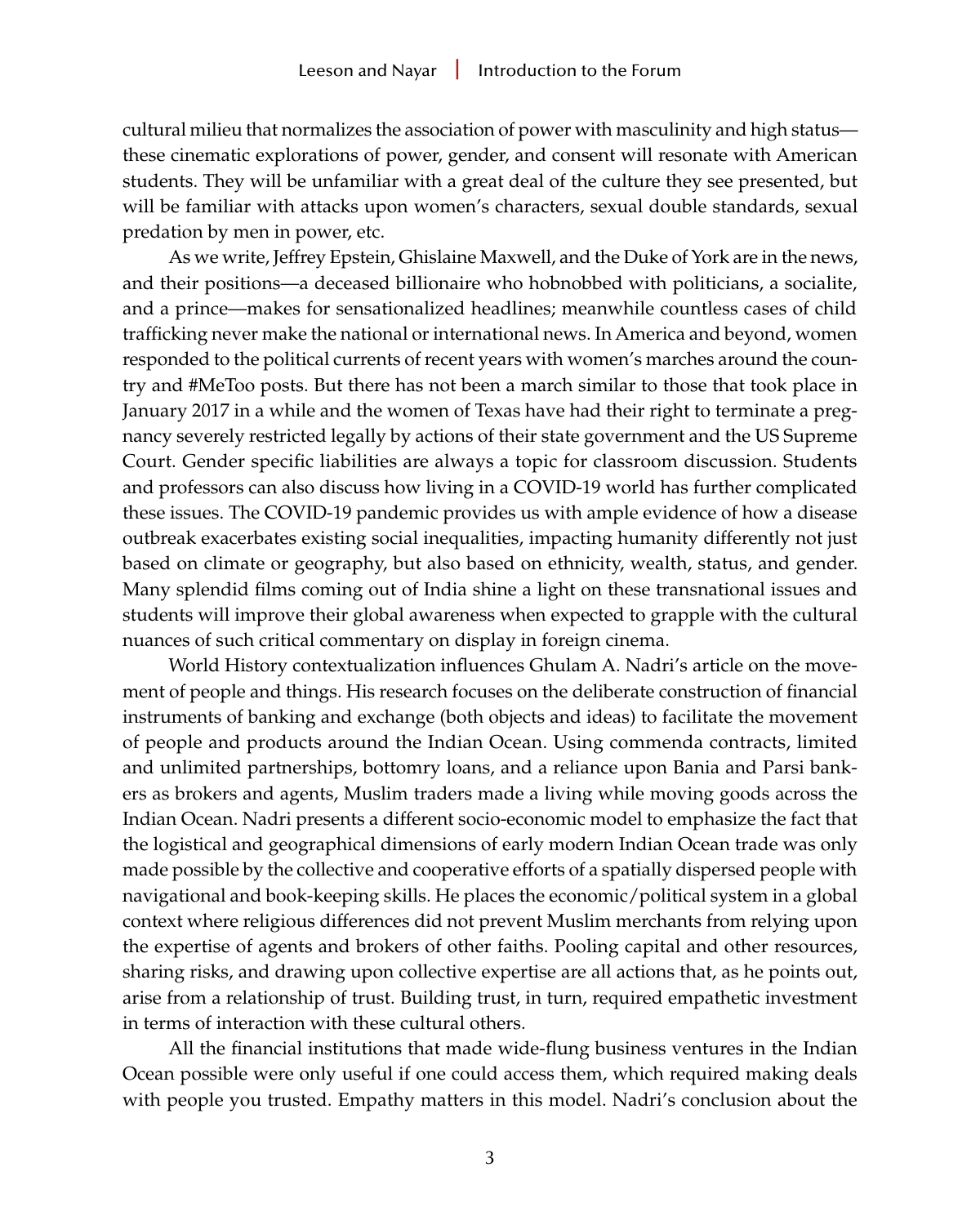<span id="page-3-0"></span>commercial complexities of South Asian Indian Ocean trade and syncretic nature of Islam in South Asia reminds us how we need to treat the topic of religion in the region. Lastly, the supporting abstracts of contemporary correspondence make good supplemental material for class discussion. They not only provide evidence of the importance of personal relationships of trust between brothers, other family members, and business partners in conducting business successfully, but also demonstrate how business deals were compromised when those relationships of trust failed.

John Maunu and Marc Jason Gilbert's "Digital Resources for Research and Teaching Pandemics in India in World History Perspective" will have great appeal to scholars, teachers, and students alike. Maunu and Gilbert have collected sources to aid in the construction of our current pandemic's historical and cultural context. The resource provides students suggested avenues for their own research and prepares them to ask better questions in the classroom. It provides instructors the ability to compare and contrast the current pandemic with, for example, the 1918 flu, as well as second and third pandemic waves of bubonic plague. Teaching while in a pandemic strongly encourages the adoption of lesson plans that employ critical thinking about the role of history and culture in the construction of, and responses to, a disease pandemic. At the same time, teachers experiencing the added workload associated with intermittent classes and the shifts back and forth between traditional and online course formats may find it daunting to invest the time required to develop the necessary contextualization. Fortunately, Maunu and Gilbert's digital database provides educators seeking a streamlined approach to constructing comparative case studies and lesson plans with a wealth of easily accessible information. The sections on plague in Bombay and Hyderabad warrant attention. Knowing the extent to which aggressive colonial attitudes and tactics engendered a culture of local distrust and vaccine resistance in the Bombay Plague of 1896 will prompt students to question how lingering influences of British colonialism might be a factor in post-colonial India's response to COVID-19. The Hyderabad Plague of 1911 will also encourage students to think about the ways in which government-mandated health policies result in changes to a city's physical landscape and infrastructure, whether that city be Hyderabad, Paris, or New York. $\frac{4}{5}$ 

## **Conclusion**

In March 2020, UNESCO documented that 87 per cent of the world's school children had been affected by COVID-related school closures and cessation of learning. Drop-out rates and a decline in enrollment in US colleges has been reported in places such as the *Chronicle of Higher Educatio*n even as organizations such as the Organization for Economic and Co-Operation and Development (OECD) called for greater levels of engagement between parents and institutions and for policies to support families and teachers, among other measures.<sup>[5](#page-5-0)</sup> This is the framing context for the current issue.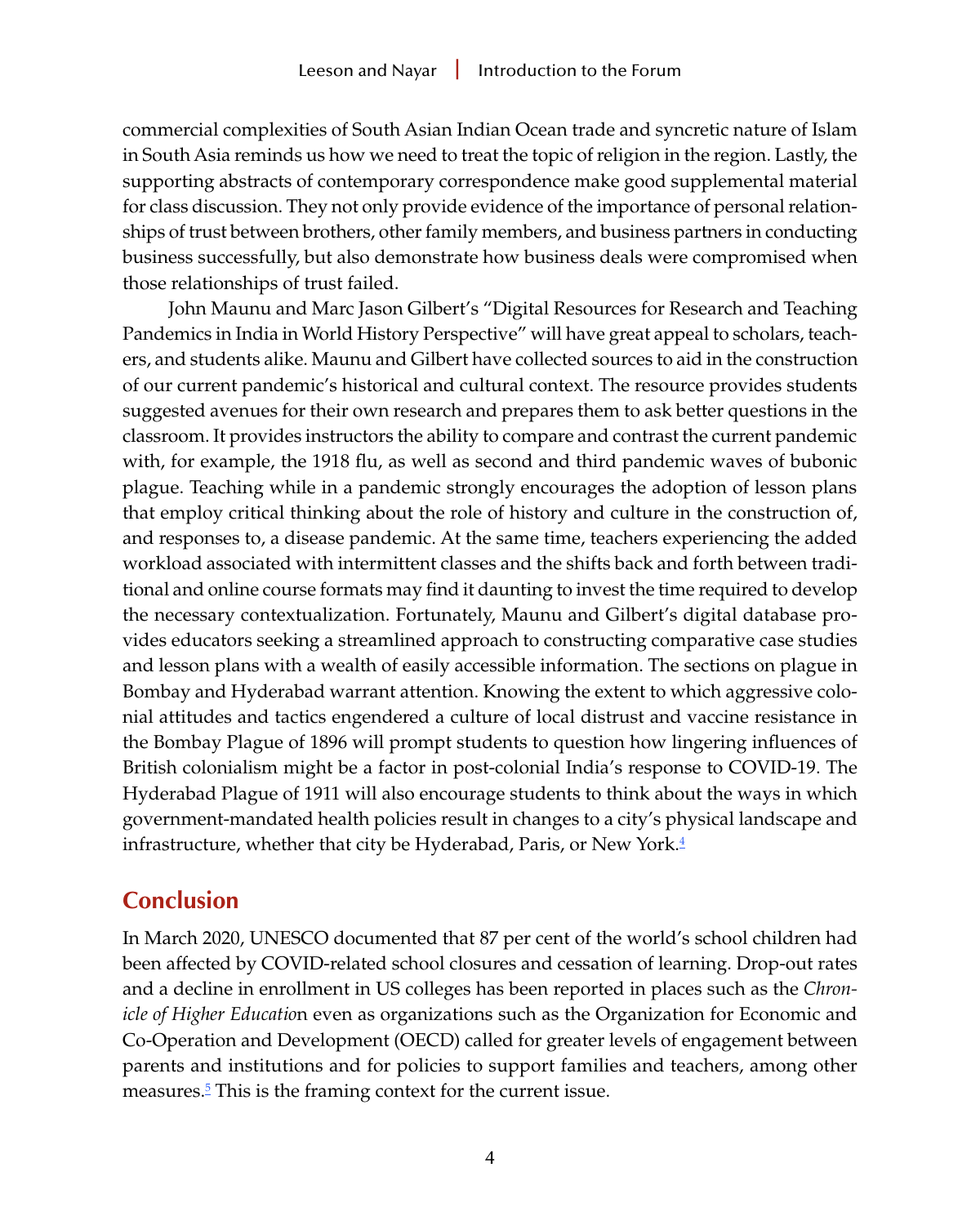<span id="page-4-0"></span>The original ASDP panel was proposed before the pandemic. The papers were written as the world first began to learn that a new and virulent virus was in the world. The papers were delivered in what must have been one of the last in-person academic conferences of 2020, and the novel coronavirus was a frequent point of conversation. In the interim, the authors revised the essays while learning how to teach via computers. Finally, the authors of this Introduction, Leeson and Nayar, wrote while in Paris and Hyderabad, respectively, with the assistance of a colleague in Roanoke, VA, for submission to the WHC editor on O'ahu—all dealing with different government-mandated restrictions.

The pandemic has influenced everything, especially the new omicron variant. We have been following the numbers of new infections in India (*The Economic Times of India* has excellent, if shocking coverage). The American health and educational systems are struggling as new infections peak. By the time of publication, things will be different, except for the fact that teachers must teach, the world is interconnected, and we are all in this together.

**Whitney A.M. Leeson** is a Professor of Anthropology and History at Roanoke College, Salem, VA. She received her PhD in Anthropology from the University of Virginia with subfield specialization in Historical Archaeology. Leeson serves as Secretary and Co-Book Review Editor for *The Sixteenth Century Journal,* and along with Jennifer DeSilva and Barbara Pitkin is co-editor of "Teaching the Early Modern World in the Era of COVID-19," a special edition of *The Sixteenth Century Journal* LI Supplement (2020). She is currently at work on a medievalism project about ring tournaments in the American South during Reconstruction. Leeson has published in *Early Modern Women, The Sixteenth Century Journal, World History Bulletin,* and has articles forthcoming in *Medieval Perspectives* and *Studies in Medievalism*.

**Pramod K. Nayar** is a Professor of English at the University of Hyderabad, India. His most recent book publications include *Alzheimer's Disease Memoirs* (Springer, 2021), *The Human Rights Graphic Novel* (Taylor & Francis, 2021), *Essays in Celebrity Culture* (Anthem, 2021), and *Indian Travel Writing in an Age of Empire, 1830–1940* (Bloomsbury, 2020). Forthcoming is a 5-volume edited collection, *From Discovery to the Civilisational Mission: English Writings on India*.

## **NOTES**

[<sup>1</sup>](#page-0-0) "Teach in the Time of Corona(virus)," *World History Bulletin,* ed., Laura Mitchell 36,1 (Spring/ Summer 2020) and "Teaching the Early Modern World in the Era of COVID-19," a special edition of the *Sixteenth Century Journal,* eds., Jennifer Mara DeSilva, Whitney A.M. Leeson, and Barbara Pitkin LI (Summer 2020).